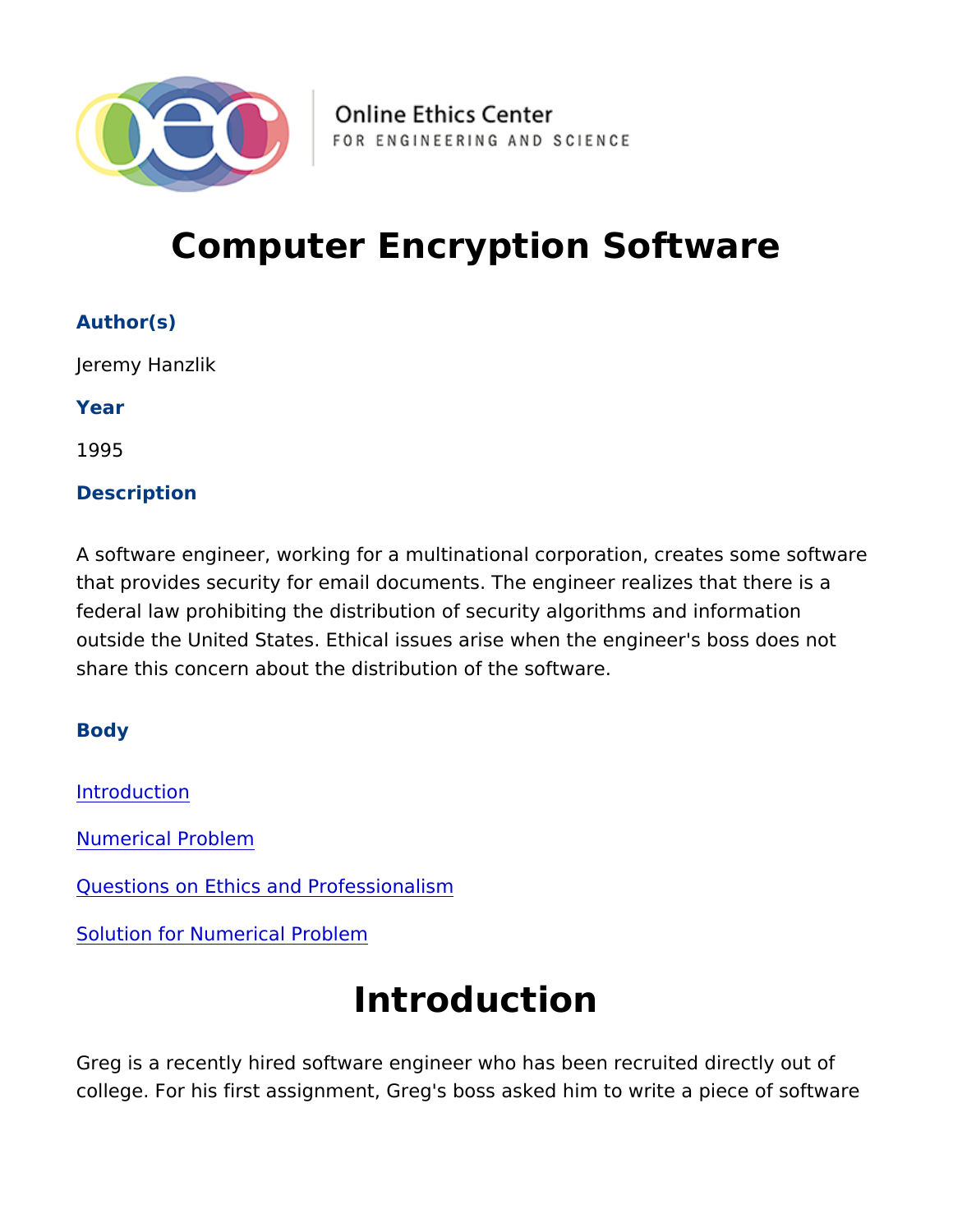<span id="page-1-0"></span>to provide some sort of security from "prying eyes" over emailed documents would be used internally by the company. This softwar subsequently be distributed to different departments.

Upon completion of his software project, Greg saw a program on t about an individual in California who has made similar software a This individual is currently under prosecution in a federal court f algorithms and information which (by law) must remain within the purposes of national security.

It occurs to Greg that his company is a multinational corporation software might have been distributed overseas.

Greg discovers that the software has indeed been sent overseas to within the corporation. Greg speaks with his boss, informing him from the night before. Greg's boss shrugs off this comment, stating company is based in the United States and we are certainly no th security in any way. Besides, there's no way anyone will find out use internally."

Greg agreed with his boss, and let it go. Later on however, Greg from a gentleman working as a contractor for his company overse. correspondence regarding the functionality of the software and te Greg learned the Middle Eastern office had been supplying his so company to contractors and clients so that they could exchange s documents.

Back to Top

### Numerical Problem

1. Design and write a program to encrypt/decrypt a text file. (Ad specifications to be added dependent upon course level. e.g. encryption.)

Back to Top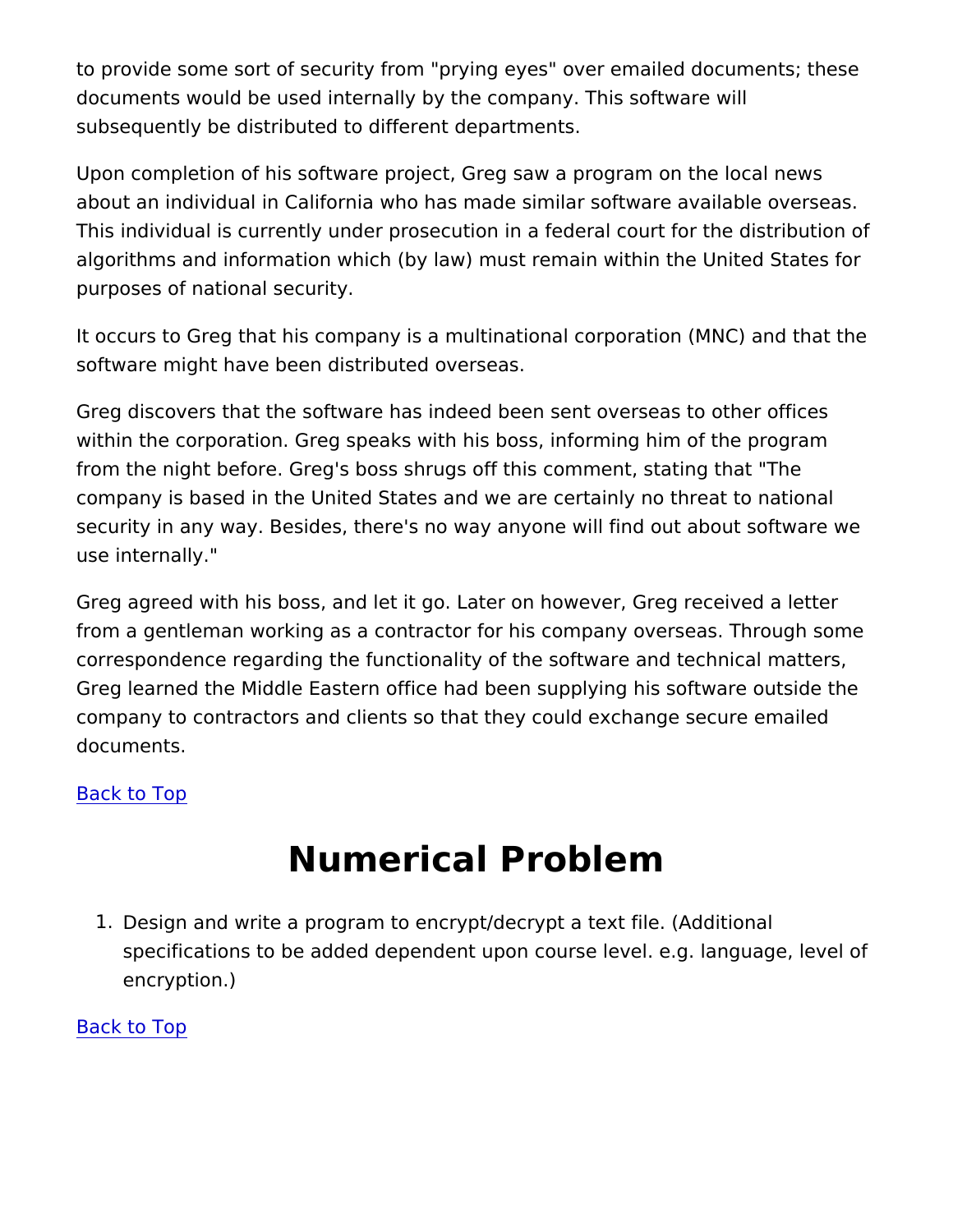# Questions on Ethics and Professionalism

- <span id="page-2-0"></span>1. What are Greg's ethical responsibilities as the designer of the company? To himself? As a citizen?
- 2. Rank these responsibilities along with a brief explanation as t your decisions. Ties are allowed.
- 3. Write a proposal that would satisfy as many of Greg's obligati Explain why this is his best course of action.
- 4. (For class discussion) Should a software engineer think about of the material he or she develops?

Back to Top

## Solution for Numerical Problem

The solution to this problem greatly depends upon additional spec by the instructor.

An example for the freshman/sophomore level would be to constru which opens a file, reads one character at a time, increments the arbitrary number, writes the character in a new file, and repeats.

In a more senior level course, the instructor could require the de more complex algorithm for the encryption process. (It might be interesting to  $\overline{a}$ introduce code breaking topics as well.)

Back to Top

Notes

Author: Jeremy Hanzlik, Texas A&M University College Station, T.

These problems were originally developed as part of an NSF-fund create numerical problems that raise ethical issues for use in eng course assignments. The problems presented here have been edit